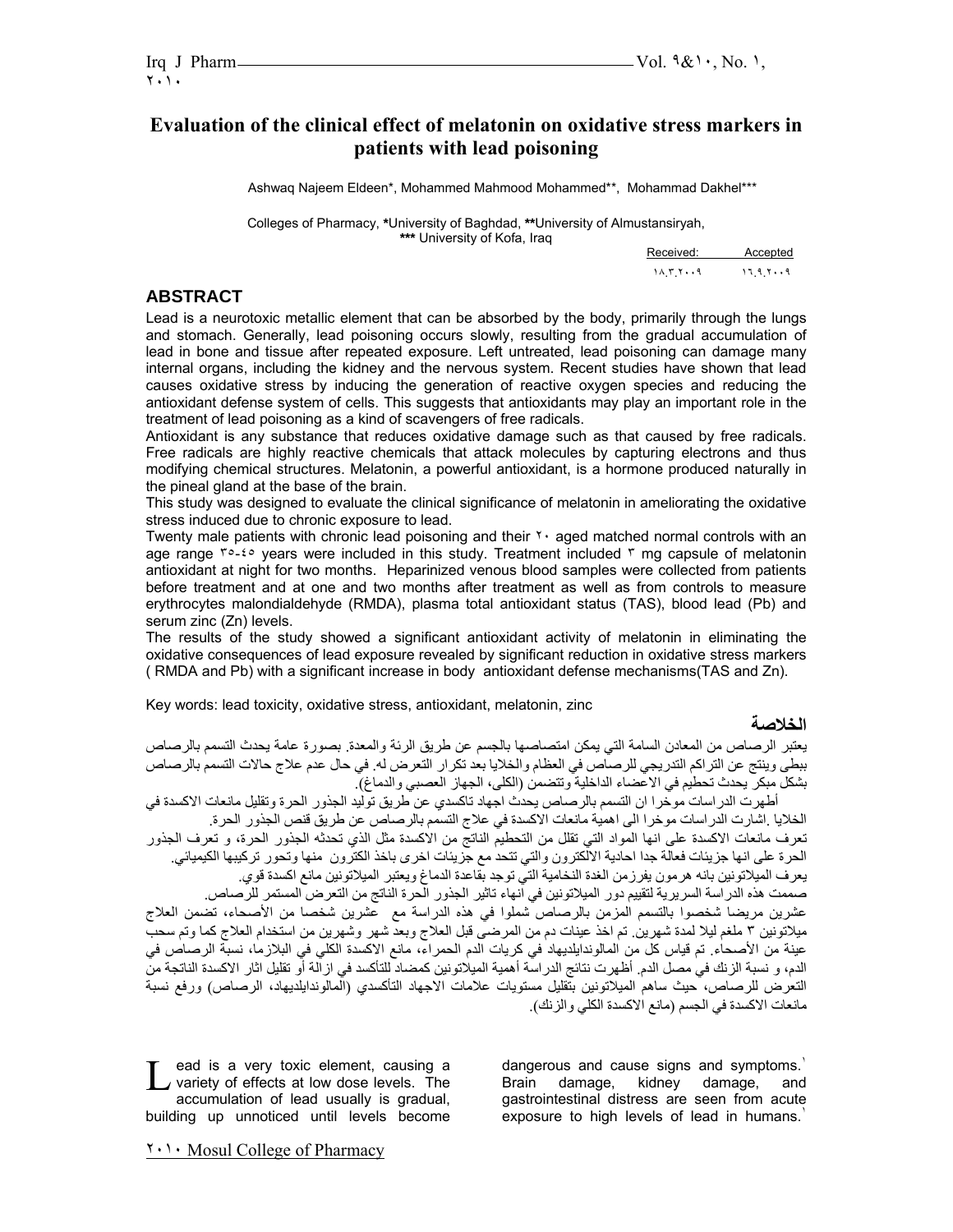Chronic exposure to lead in humans results in effects on the blood, central nervous system (CNS), blood pressure, kidneys, and Vitamin D metabolism. Reproductive effects, such as decreased sperm count in men and spontaneous abortions in women, have been associated with high lead exposure.

 In any biological system where reactive oxygen species (ROS) production increases, antioxidant reserves are depleted. In this situation, the negative effects on the human system's ability to deal with increased oxidant stress occur via independent pathways. Once free radicals (FRs) interacts with a tissue, many changes can occur<sup>t</sup> which can be defined in terms of injury or oxidative stress to denote disturbances in the pro-oxidant antioxidant balance in favor of the former, leading to potential damages.

 An antioxidant is a chemical that prevents the oxidation of other chemicals. In normal biological systems, free radicals have the tendency to attack healthy molecules around them and turn them into free radicals like themselves, creating a chain reaction which could lead to massive cellular damage. Antioxidants keep free radicals from turning healthy molecules into free radicals. The antioxidant breaks off the free radical chain, thus preventing damage in the cells. In addition, antioxidants may also have properties that enable them to repair damages that might have occurred. $\hat{ }$ 

 Melatonin is the principal hormone produced by the pineal gland at the base of the brain. It is practically nontoxic and exhibits almost no toxic side effects.<sup>4</sup> Normally, the production of melatonin by the pineal gland is inhibited by light and permitted by darkness. Many biological effects of melatonin are produced through activation of melatonin receptors, whereas others are due to its role as a pervasive and extremely powerful antioxidant<sup>1</sup> with a particular role in the protection of nuclear and mitochondrial DNA by capturing electrons and thus modifying chemical structures. The antioxidant activity of melatonin may reduce damage caused by some types of Parkinson's disease, may play a role in preventing cardiac arrhythmia and may increase longevity; it has been shown to increase the average life span of mice by  $\frac{1}{6}$ % in some studies. $11111}$  The therapeutic efficacy of melatonin was studied in a previous study. Its ability to restore altered haematopoietic, hepatic and other biochemical variables indicative of tissue oxidative stress in male rats was proved.<sup>1°</sup> Administration of melatonin provided significant protection against leadinduced disturbed antioxidant defense that

٢٠١٠ Mosul College of Pharmacy

may significantly compromise normal cellular function.<sup>11</sup> Administration of melatonin also provided a significant protection to thiobarbituric acid reactive substances (TBARS) levels, reduced glutathione (GSH) and oxidized glutathione (GSSG) contents in tissues, suggesting their ability to act as a free radical scavenger and in protecting cells against toxic insult.<sup>17,14</sup>

 Lead-induced oxidative stress has been identified as the primary contributory agent in the pathogenesis of lead poisoning. ROS generated as a result of lead exposure have been identified in lungs, endothelial tissue, testes, sperm, liver, and brain. Consequently, the potential role of using antioxidants of various types to provide protective effects became a major task in this respect. Therefore the present study was undertaken to examine the antioxidant effect of melatonin in patients suffering from lead poisoning.

#### **Subjects and methods**

Study group comprised of forty subjects,  $\mathbf{r} \cdot$ patients with chronic lead poisoning and their ٢٠ aged matched normal controls with an age range of  $\frac{1}{2}$  years, in the Iraqi smelter plant in Khan Dhary sub district – Baghdad; they were select on the basis that they were on direct exposure to lead and have been employed for at least \ year before this study was carried out. The daily exposure to lead of each worker should be at least ٦-٨ hrs, and the total period of exposure range from  $1 - 5$  years, only ٢٠ workers completed the study. Patients involved in this study were under medical supervision. They were non-smokers, nonalcoholics and apparently free from other diseases. Patients were selected on the basis that they were on direct exposure to lead and have been employed for at least one year before this study was carried out. Treatment schedules included ٣ mg capsule of antioxidants (melatonin, American Nutriceutical, USA) at night continued for two months. Heparinized venous blood samples were collected from patients before treatment and at one and two months after treatment as well as from controls.

 Erythrocyte MDA levels were measured according to the method of Stocks and Dormandy<sup>14</sup> as modified by Gilbert et al.<sup>11</sup> Serum zinc levels were measured by atomic absorption spectrometry according to Taylor and Bryant method.<sup>11</sup> Blood lead levels were measured by atomic absorption spectrometry according to Brown et al. $<sup>17</sup>$ , and blood</sup>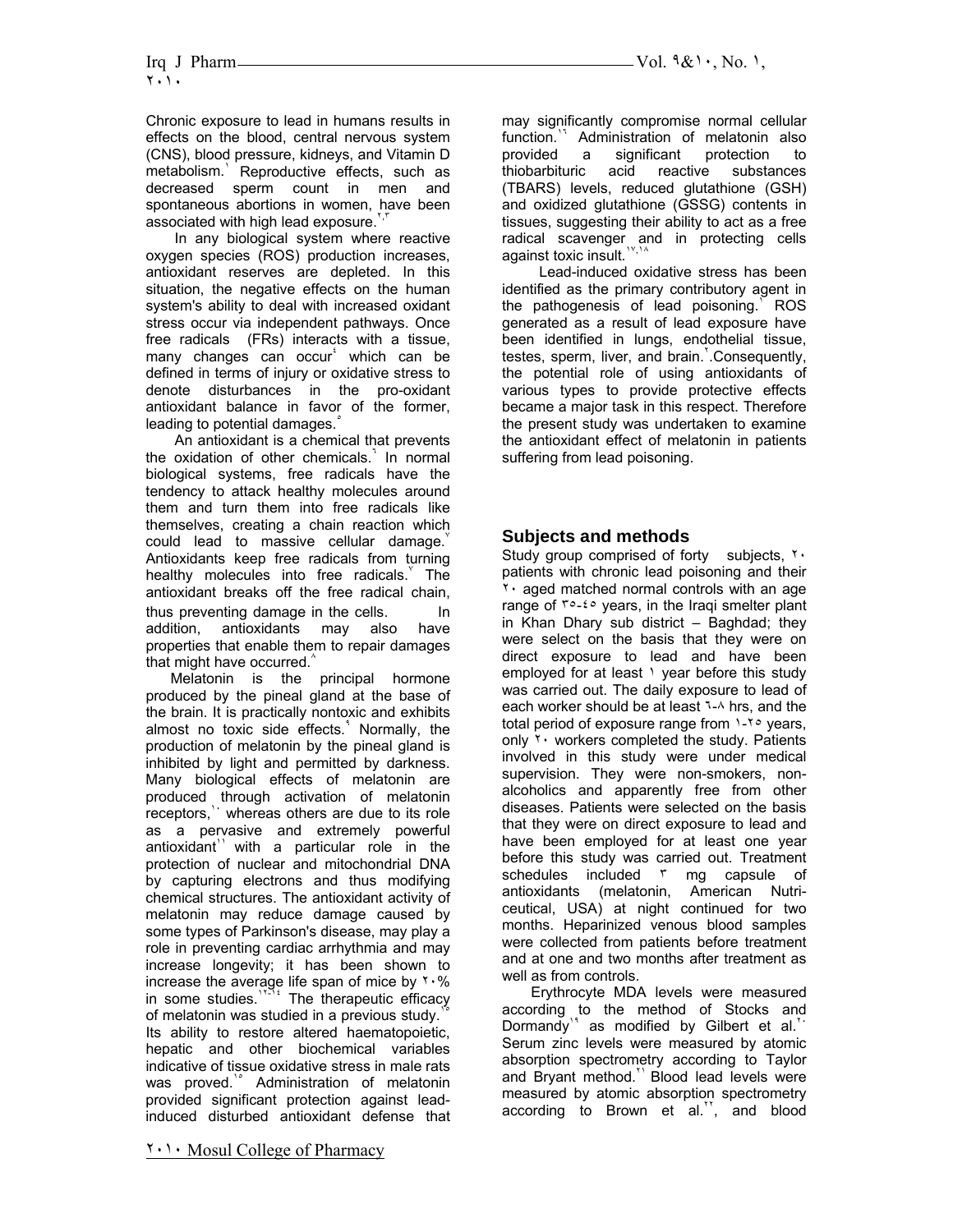hemoglobin content was assayed according to the method of Drapkin and Austin.<sup>17</sup> Total antioxidant status levels (TAS) were measured using Randox TAS kit (United Kingdom).

Statistical analysis of data was done by using student's- t-test.

### **Results**

The results of this study showed a significant elevation in basal (before treatment) erythrocyte MDA and lead levels with a significant reduction in TAS, hemoglobin and Zinc levels in lead exposed workers compared with their controls, (Table 1).

Two months treatment with melatonin significantly decrease erythrocyte MDA and lead levels with a significant increase in TAS, hemoglobin and Zinc levels (Table ١)**.** 

## **Discussion**

People with higher lead levels have a greater risk of long-lasting health problems, and must be followed carefully.<sup>x</sup> A complete recovery from chronic lead poisoning may take months to years. Symptoms resembling chronic intoxication may develop with over a period weeks or months. By removing or avoiding lead sources or with early detection and treatment, we can prevent or limit the harmful effects of lead poisoning.

Total antioxidant status (TAS) is an important marker of disease since ROS circulate freely in the body, and can have a serious repercussions throughout the body .The body utilizes antioxidant reserve to cope with free radicals, and monitoring antioxidants levels may be conductive to the early detection of disease. Therefore, a complete antioxidant profile may ensure accurate detection of variations in antioxidant levels caused by disease onset.

This study showed alterations in oxygen free radical scavenging process in the blood of patients with lead poisoning manifested by decreases body antioxidant defence mechanism (TAS, Hb and Zn) with an increase in oxidative stress markers (RMDA and Pb) (Table<sup>1</sup>), suggesting the presence of a generalized decrease in antioxidant status in the patients which may be attributed to the utilization of body antioxidant in neutralizing the increased endogenous free radicals which is produced by exposure to lead.

Melatonin is the most potent antioxidant known. It protects cells from free radicals damage, improves and enhances the functioning of the immune system, and delays the aging process. The antioxidant effect of melatonin has been shown to be much more potent than any of the well-known antioxidants (more than twice as effective as vitamin E at scavenging peroxyl radicals).<sup>11, T</sup> Melatonin has scavenging activity, which in turn decreases both oxidative damage and utilization of glutathione in neutralization phagocytes induced free radicals.

Lead toxicity leads to FR damage via two separate, although related, pathways: (١) the generation of ROS, including hydroperoxides, singlet oxygen, and hydrogen peroxide, and (٢) the direct depletion of antioxidant reserves.

Lead perturbs multiple enzyme systems. As in most heavy metals, any ligand with sulfhydryl groups is vulnerable. Perhaps the best-known effect is that on the production of heme. Lead interferes with the critical phases of the dehydration of aminolevulinic acid and the incorporation of iron into the protoporphyrin molecule; the result is a decrease in heme production. Because heme is essential for cellular oxidation, deficiencies have far-reaching effects.<sup>1, TA</sup> Prophylactic effect of melatonin on lead-induced inhibition of heme biosynthesis and deterioration of antioxidant systems was stated in male rats. The pre-administration of melatonin reduced the inhibitory effect of lead on both enzymatic and non-enzymatic antioxidants.<sup>14</sup> This was accompanied by marked normalization of lipid peroxidation and modulation of copper and zinc levels in liver.

Two months treatment with melatonin (٣ mg capsule at night) corrected body antioxidant status in the patients which was manifested by increased body antioxidant defense mechanism (TAS and Zn) with a significant reduction in oxidative stress markers (RMDA and lead). The action of melatonin on lead-induced changes was attributed to protection of the antioxidant capacity in cells in addition to the ability of melatonin to scavenge free radicals, (Table١).

 According to the results obtained by this study which suggested the potential clinical significant of antioxidants (melatonin) in improving oxidative stress markers in patients with lead poisoning and because of that when antioxidants were combined with chelating agents showed a synergism that improved chelating ability resulted in significantly higher urinary lead excretion.<sup>14</sup> So we recommend the use of melatonin in combination with a chelating agent by patients with lead poisoning.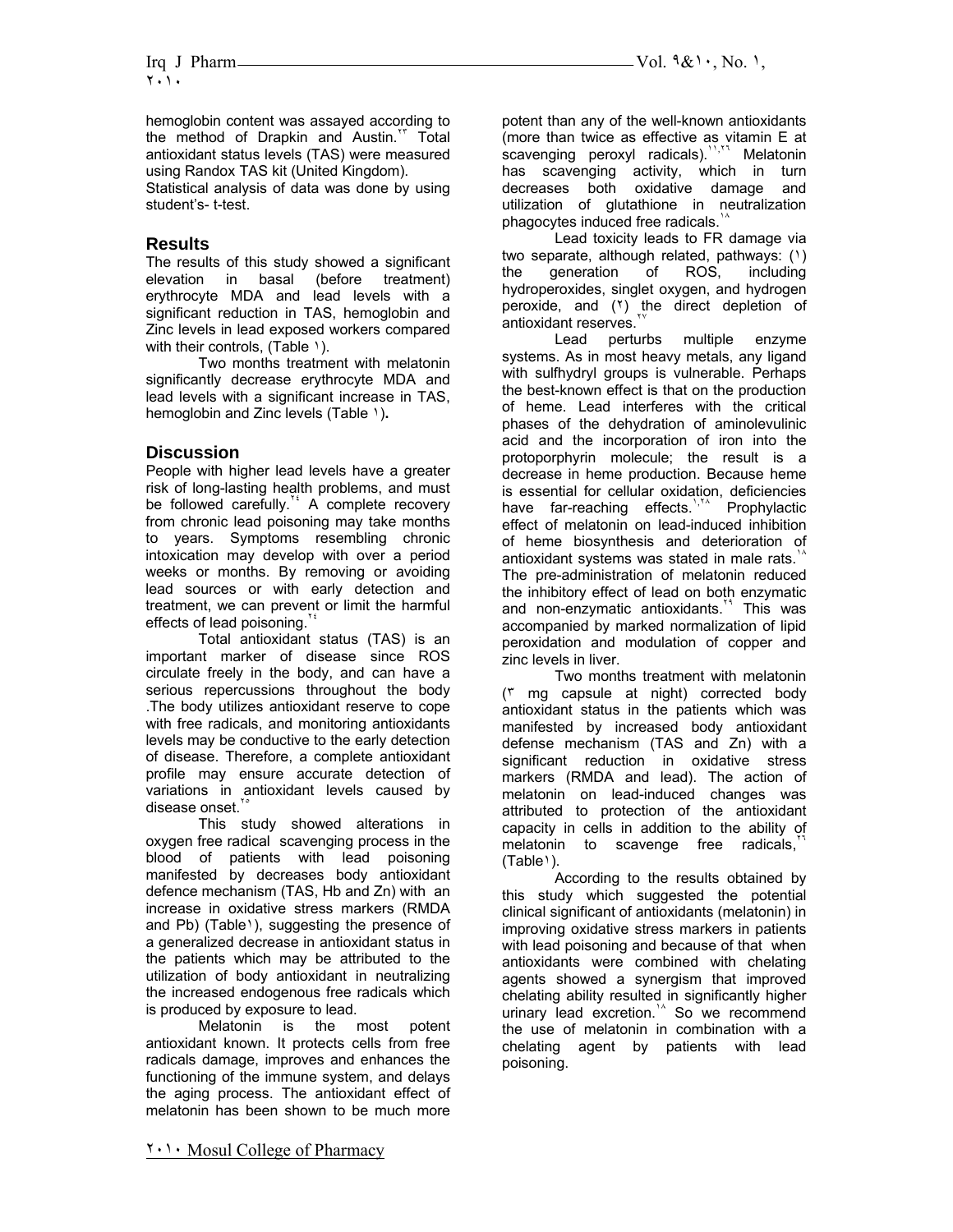Table ١: Case-control comparison of oxidative stress markers at base line level and after one and two month's treatment with  $\mathbf{r}$  mg melatonin antioxidant.

| Variable                                   | Control group<br>$N = Y$                                                              | Treated group<br>$N = Y$                                                     |                                                                                         |                                                             |
|--------------------------------------------|---------------------------------------------------------------------------------------|------------------------------------------------------------------------------|-----------------------------------------------------------------------------------------|-------------------------------------------------------------|
|                                            |                                                                                       | <b>Baseline</b>                                                              | After $\lambda$ Month                                                                   | After Y Months                                              |
| Erythrocyte MDA<br>$\left(OD/g\ Hb\right)$ | $\cdot$ , $\cdot$ $\cdot$ $+$ $\cdot$ $\cdot$ $\cdot$ $\cdot$ $\cdot$ $\cdot$ $\cdot$ | $.971 \pm .00^{*}$ <sup>2</sup>                                              | $\cdot$ , $\mathsf{rr} \cdot \pm \cdot \cdot \cdot \circ \circ \cdot \circ \cdot \circ$ | $.17V \pm 72$ <sup>*c</sup>                                 |
| Serum $Zinc(\mu g/dl)$                     | $95.70 \pm 1.19$                                                                      | $75.70 \pm 2.07^{*}$                                                         | $V \wedge V \circ \pm \circ 97 \stackrel{\overline{*} \b}{\overline{}}$                 | $\lambda$ 9. $\leftrightarrow$ 1. $\lambda$ V <sup>*c</sup> |
| Plasma<br>TAS(mMol/L)                      | $1.7V + .72$                                                                          | $\cdot$ , $\cdot$ + $\cdot$ , $\cdot$ $\circ$ $\cdot$ $\cdot$ $\circ$        | $\cdot$ $\Lambda$ r $\pm$ $\cdot$ $\cdot$ 9 <sup>*b</sup>                               | $1.77 \pm .17$ c                                            |
| Serum Lead $(\mu g/dl)$                    | $\gamma$ $\gamma$ $\gamma$ $\epsilon$ $\pm$ $\gamma$ $\gamma$ $\gamma$                | $0 \wedge 0 \cdot \pm 1.7 \cdot \sqrt[3]{a}$                                 | $o\gamma \gamma \epsilon \pm 1 \epsilon \sqrt{q^*b}$                                    | $57.72 \pm 1.1V$ <sup>*c</sup>                              |
| Hemoglobin level<br>(g)                    | $\mathbf{r} \cdot \mathbf{1} \wedge \pm \mathbf{1} \mathbf{1} \cdot \mathbf{0}$       | $\mathbf{Y} \cdot \mathbf{X} \cdot \mathbf{Y} + \mathbf{Y} \cdot \mathbf{Y}$ | $\mathbf{Y} \times \mathbf{Y} + \mathbf{1} \times \mathbf{A} * \mathbf{B}$              | $Y9AY \pm YY1^c$                                            |

− Data are presented as mean ± SD

- − N= number of patients
- − \*P<٠.٠٥ with respect to control group.

− Non-identical superscripts (a, b, c) among the treated group considered significantly different,  $P<\cdot\cdot\cdot$ 

#### **Refernces**

- 1. Patrick L . Lead toxicity Part II: the role of free radical damage and the use of antioxidants in the pathology and treatment of lead toxicity. Alternative Medicine Review. ٢٠٠٦.
- ٢. Hsu PC, Guo YL. Antioxidant nutrients and lead toxicity. Toxicology . ٢٠٠٢; ١٨٠: ٣٣-٤٤.
- ٣. Levin SM, Goldberg M. Clinical evaluation and management of lead-exposed construction workers. Am J Ind ٢٠٠٠;٣٧:٢٣-٤٣. Med
- ٤. Sies H. Oxidative stress: introductory remarks. In .Sies-H., ed. oxidative stress New York : Academic Press. ١٩٨٥,١-٨.
- ٥. Sies H. Oxidative stress: Introduction .In :oxidative stress and antioxidants, Sies-H. Academic Press, San Diego. ١٩٩١; p XV.
- ٦. Feri B, England L, Ames BN. Ascorbate in an outstanding antioxidant in human blood plasma.Proc.NaH.Acad.Sci.USA.١٩٨٩;٨٦: ٦٣٧٧-٦٣٨١.
- ٧. Halliwell B, Gutteridge JM. Free radicals in biology and medicine. Second edition. Oxford: Clarendon Press, ١٩٨٩.
- ٨. Andersen HR, et al. Antioxidative enzyme activities in human erythrocytes. Clinical chemistry.١٩٩٧; ٤٣(٤): ٥٦٢-٥٦٨.
- ٩. Reiter RJ, Tan DX, Manchester LC. Biochemical reactivity of melatonin with reactive oxygen and nitrogen species: a review of the evidence .Cell Biochem Biophys ٢٠٠١;٣٤:٢٣٧-٥٦.
- ١٠. Maestroni GJ. The immunotherapeutic potential for melatonin. expert Opin Investig Drugs.٢٠٠١;١٠(٣):٤٦٧-٧٦.
- ١١. Reiter Mekhiorri D, Sewerynck E, Poeggeler BA. review of the evidence supporting melatonins role as William Fowkes . Smart Drugs II: The Next antioxidant.j Pineal Res.١٩٩٥;١٨(١):١-١١.
- ١٢. Ward Dean, John Morgenthaler, Steven Generation: New Drugs and Nutrients to Improve Your Memory and Increase Your Intelligence (Smart Drug Series, V. ٢). Smart Publications. 1991; ISBN ٠-٩٦٢٧٤١٨-٧-٦.
- ١٣. Anisimov V, Alimova I, Baturin D, et.al . "Dose-dependent effect of melatonin on life span and spontaneous tumor incidence in female SHR mice.". Exp Gerontol .٢٠٠٣; ٣٨ (٤):٤٤٩-٦١.
- ١٤. Oaknin-Bendahan S, Anis Y, Nir I, Zisapel N . "Effects of long-term administration of melatonin and a putative antagonist on the ageing rat.". Neuroreport .١٧٩٩٥;٦:٧٨٥-٨.
- 1<sup>o</sup>. The ability of melatonin to influence oxidative stress and lower the dose of prednisolone in patients with alopecia areata.VOL ٣, NO ١ ٢٠٠٦; p٢٢. AJPS.
- ١٦. Gamal H. El-Sokkary, Gamal H.Abdel-Rahman and Esam S.Kamel. Melatonin protects against lead induced hepatic and renal toxicity in male rats. Toxicology .٢٠٠٥; volume ٢١٣, issues ١-٢, , pages ٢٥- ٣٣.
- ١٧. Al-Gaff AN, Humadi S, Wohaieb SA. Effect of melatonin on oxidative stress markers in patients with alopecia areata .Iraqi Journal